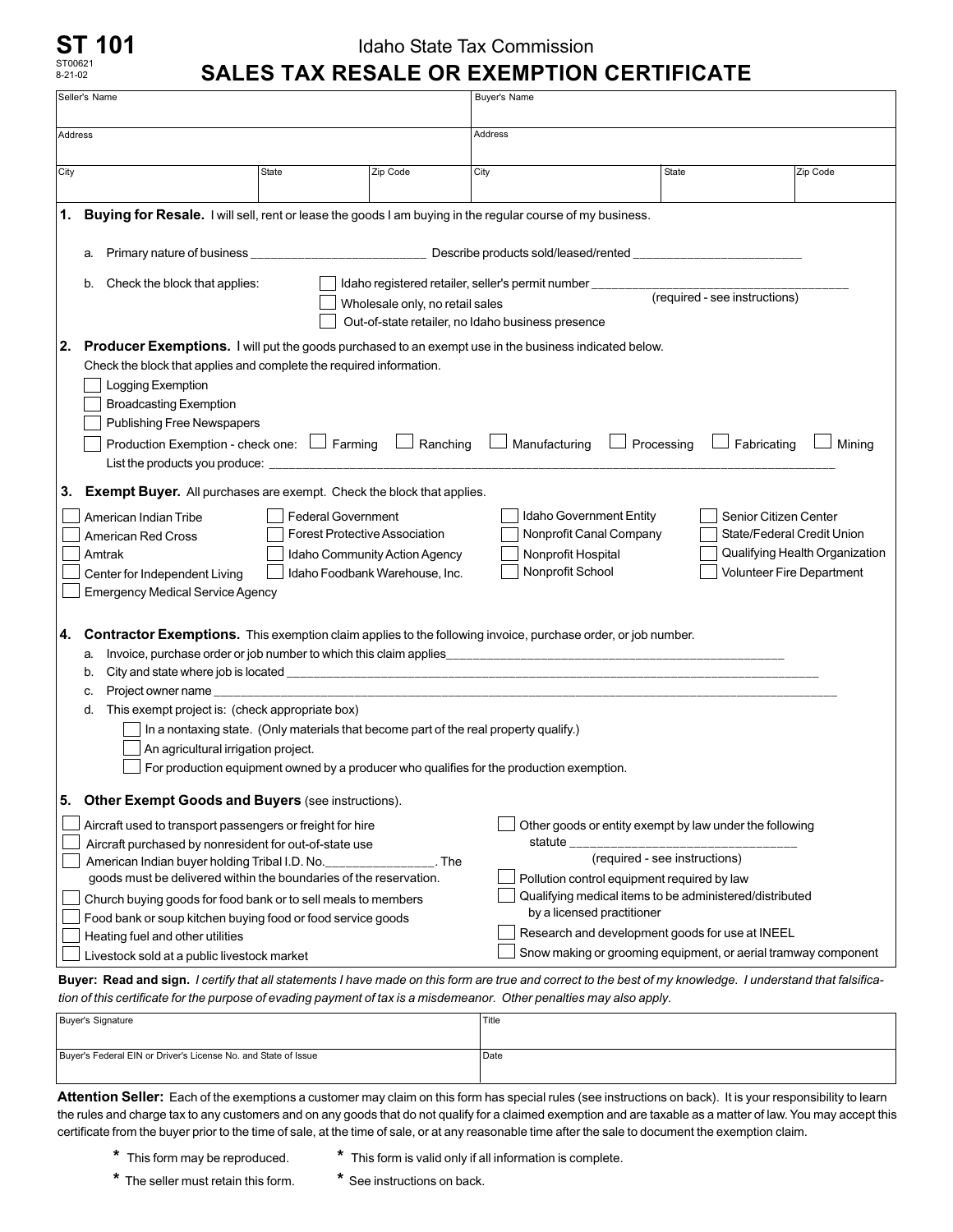## **INSTRUCTIONS**

**1. Buying for Resale:** The buyer must have an Idaho seller's permit number unless he is a wholesaler who makes no retail sales or an out-of-state retailer with no Idaho business presence (e.g. physical location, representatives or employees, etc.) An Idaho seller's permit number has up to nine digits followed by an "S." **Example: 123456-S.** If the number contains any other letter or is an inappropriate number, such as a federal Employer Identification Number, the certificate is not valid. If you wish to verify a seller's permit number, call any State Tax Commission office.

**2. Producer Exemptions:** Businesses that produce products for resale can buy goods that are directly and primarily used in the production process without paying tax. Loggers, publishers of free newspapers (with at least 10% editorial content) and broadcasters are granted a similar exemption. However, a seller must charge these buyers sales tax on any of the following:

A hand tool with a unit cost of \$100 or less

Transportation equipment and supplies

Research equipment and supplies

Goods used in selling/distribution

Janitorial or cleaning equipment or supplies

Maintenance or repair equipment and supplies

Office equipment and supplies

Any licensed motor vehicle or trailer and parts

Aircraft and parts

Recreation vehicle

Goods that become improvements to real property (such as fence posts)

*Note to seller: You may stamp or imprint a Producer Exemption Claim on the front of your invoice. If a customer fills in his exemption claim on a stamped or imprinted statement each time you make an exempt sale to him, you do not have to keep a Form ST-101 on file for the customer. Contact any Tax Commission Office to obtain the required language for the statement.*

**3. Exempt Buyers:** These buyers are exempt from tax on all purchases.

Hospitals: Only licensed nonprofit hospitals qualify. Nursing homes or similar institutions do not.

Schools: Only nonprofit colleges, universities, primary and secondary schools qualify. Schools primarily teaching subjects like business, dancing, dramatics, music, cosmetology, writing and gymnastics do not qualify. Auxiliary organizations, such as parent-teacher associations and alumni groups, do not qualify.

Centers for Independent Living: Only nonresidential centers run by disabled persons that provide independent living programs to people with various disabilities qualify.

Qualifying Health Organizations: Only these qualify --

American Cancer Society **Idaho Primary Care Association** American Diabetes Association and its Community Health Centers American Heart Association Idaho Ronald McDonald House<br>Idaho Women's and Children's All Arthritis Foundation March of Dimes Children's Home Society of Idaho Mental Health Association<br>Easter Seals Muscular Dystrophy Found Family Services Alliance of SE Idaho National Multiple Sclerosis Society Idaho Cystic Fibrosis Foundation Rocky Mountain Kidney Association<br>Idaho Diabetes Youth Programs Special Olympics Idaho Idaho Diabetes Youth Programs Idaho Epilepsy League United Cerebral Palsy Idaho Lung Association

Idaho Women's and Children's Alliance **Muscular Dystrophy Foundation** 

Government: Only the federal government and Idaho state, county or city government qualify. Sales to other states and their political subdivisions are taxable.

**4. Contractor Exemptions**: Three exemptions apply to contractors. In each case, a contractor must list the job location, project owner, and whether the exemption claim applies to a specific invoice or purchase order, or to all purchases for a specific job number.

Nontaxing State: Construction materials for a job in a nontaxing state are exempt from Idaho sales tax. This exemption applies only to materials that will become part of real property and only if the contractor is not subject to a use tax or a similar tax in the other state. Jobs in Oregon, Montana and Alaska qualify, and some jobs in Washington.

Agricultural Irrigation: Irrigation equipment and materials for an agricultural irrigation project are exempt. Only agricultural irrigation projects qualify. For example, an irrigation system for a golf course or a residence would not qualify.

Production Equipment: A contractor who installs production equipment for a producer/manufacturer can buy the materials for the production equipment exempt from tax. This exemption does not apply to materials that become part of real property.

**5. Other Exempt Goods and Buyers:** If a buyer claims an exemption that is not listed on this form, he should mark the "other" block and must list the section of the law under which he is claiming the exemption or the certificate is not valid.

Aircraft Purchased by Nonresidents for Out-of-State Use: An aircraft sold to a nonresident is exempt if it will be immediately removed from Idaho and registered in another state and will not be stored or used in Idaho more than 90 days in any 12-month period. Aircraft kits and hang gliders do not qualify for this exemption.

A business is a "nonresident" if it has no business presence in Idaho. A business with property in Idaho, or employees working here, does not qualify for this exemption.

Aircraft Used to Transport Passengers or Freight for Hire: Only aircraft purchased by an airline, charter service, air ambulance service or air freight company qualify. Parts and repair and replacement materials for the exempt aircraft are also exempt. Examples of aircraft that don't qualify for this exemption are those used for recreational flights, aerial spraying, dumping or logging.

American Indian: Sales to an enrolled Indian tribal member are exempt if the seller delivers the goods to him within the reservation boundaries. The buyer's Tribal Identification Number is required.

Church: A church may buy food to sell meals to its members or qualifying goods for its food bank without paying tax. Churches must pay tax on all other goods they buy to use.

Food banks and Soup Kitchens: Food banks and soup kitchens may buy food or other goods used to grow, store, prepare or serve the food exempt from sales tax. The exemption does not include licensed motor vehicles or trailers.

Heating Fuels: Heating fuels such as wood, coal, petroleum, propane and natural gas are exempt when purchased to heat an enclosed building or a building under construction, or when used for cooking or water heating.

Livestock: Sales of cattle, sheep, mules, horses, swine and goats are exempt when sold at a public livestock market. Sales of other animals do not qualify for this exemption.

Medical Items: Only the following medical goods qualify if they will be administered or distributed by a licensed practitioner; drugs, oxygen, insulin, syringes, prosthetic devices, durable medical equipment, dental prosthesis, orthopedic appliances, urinary and colostomy supplies, enteral and parenteral feeding equipment and supplies, hemodialysis and peritoneal dialysis drugs and supplies, and chemicals and equipment used to test or monitor blood or urine of a diabetic.

Pollution Control Equipment: Equipment required by a state or federal agency and "dry to dry transfer systems" used by the dry cleaning industry qualify. Chemicals and supplies used for pollution control do not qualify. Equipment for licensed motor vehicles does not qualify.

Research and Development at INEEL: Only goods that are directly and primarily used in research, development, experimental and testing activities at the Idaho National Engineering and Environmental Laboratory qualify. Items that become a part of real property do not qualify.

Ski Resorts: The owner or operator of a downhill ski area with an aerial passenger tramway may buy parts, material and equipment that become a component part of the tramway and snowgrooming and snowmaking equipment for the slope exempt from tax. An aerial tramway includes chair lifts, gondolas, T-bar and J-bar lifts, platter lifts, rope tows and similar devices.